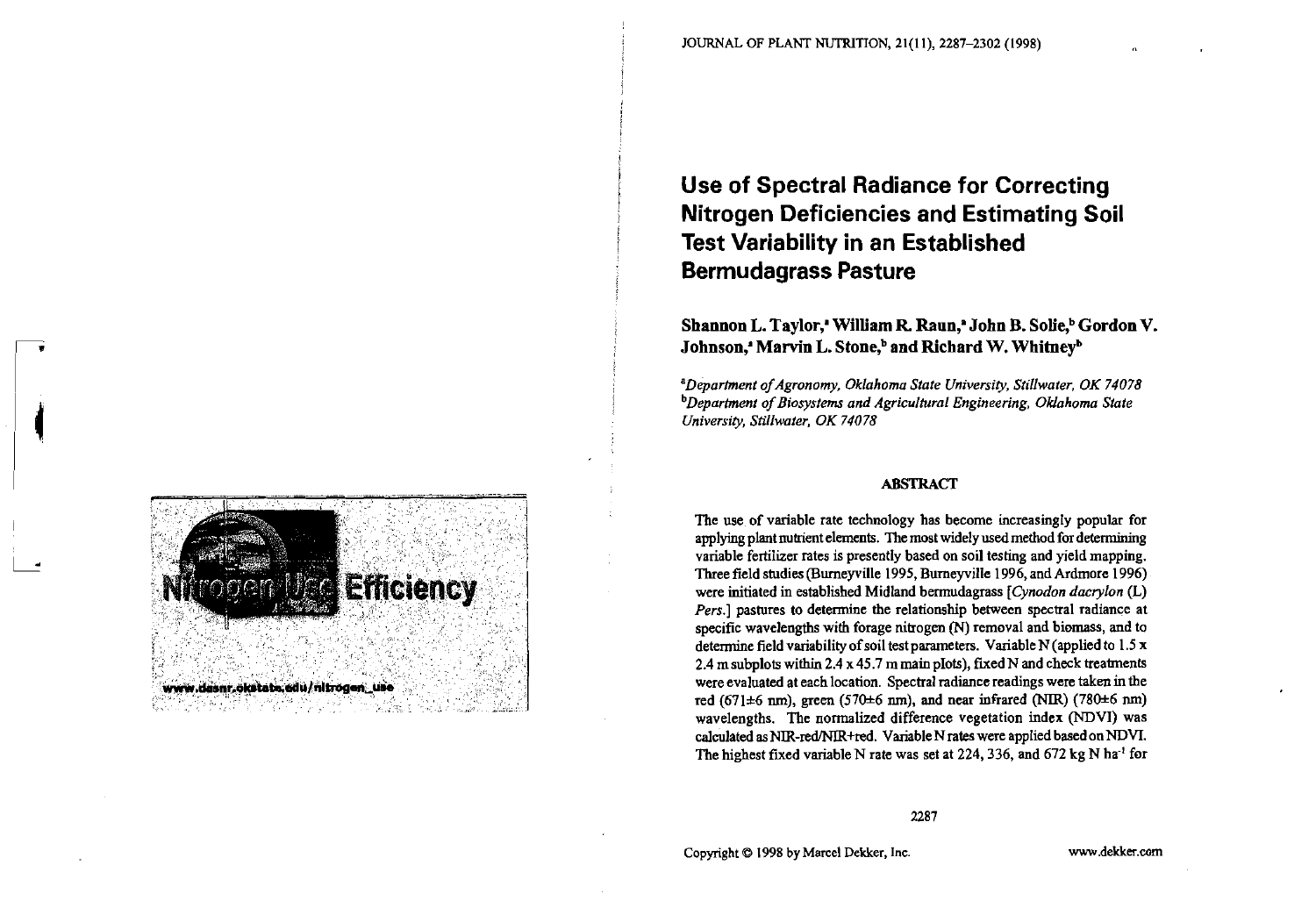readings were correlated with bermudagrass forage N removal and yield.<br>Correlation of forage yield and N removal with red, NIR, and NDVI were best with NIR and NDVI. Forage yield and forage N removal in variable rate of <l m is<br>treatments increased when compared to the check while being equal to the spatial variable than I m. treatments increased when compared to the check while being equal to the half-fixed and fixed rates where higher N rates were applied. Also, variability and fixed rates which supports adjusting N rates based on indirect NDVI measurements. Variable N rate plots reduced fertilizer inputs by 60% and produced the same yield as fixed rate plots, while fixed and half-fixed rates did not increase N content in the forage over that of the variable rate treatment.

Studied. Spectral radiance has been previously used to detect weed versus bare<br>
soil and NIR instruments have been used to detect protein content and digestivility.<br>
wheat (Aase and Tanaka, 1984). Everitt et al. (1985) stu oil and NIR instruments have been used to detect protein content and digestibility wheat (Aase and Tanaka, 1984). Everitt et al. (1985) studied the relationship or information of the relationship of any studied that in for In forages. The use of precision farming for applying plant nutrient elements is plant leaf N content and leaf reflectance from 500 to 750 nm and concluded that becoming increasingly popular although the most widely used m becoming increasingly popular although the most widely used method to adjust<br>nutrient application continues to be soil testing. Kincheloe (1994) noted that wide and the most widely we are the widely we are the widely we ar in the continues to be soil testing. Kincheloe (1994) noted that wide **and Kleman and Fagerlund (1987)** found that an infrared/red ratio was strongly correlated<br>
yield variations occur in fields which have continually rece yield variations occur in fields which have continually received the same inputs with biomass 200 days after planting barley. Walburg et al. (1982) measure uspecular and where much of the variability is due to soil type. W and where much of the variability is due to soil type. Wibawa et al. (1993) indicated that a 15-m sampling grid was a better estimator of field variability compared to a across the entire wavelength interval measured (0.4 to 2.4 µm). Readings in the 104 to a measured (0.4 to 2.4 µm). Readings in the 104 to 76-m sampling grid. Grain yield increased from the reduced grid size, but the reflectance increased from N-deprived canopies, while the near infrared reflectance increased from N-deprived canopies, while the near infrared intense sampling resulted in a lower net return because of the high sampling and testing costs. Han et al. (1994) calculated the minimum cell size by subdividing a field into small enough regions that soil properties within regions were uniform<br>thus keeping application rates constant. They estimated that the minimum cell size and to quantify soil test variability in small plots. thus keeping application rates constant. They estimated that the minimum cell size for nitrate (NO,) concentration was 20 m **x** 20 m. **Cahn** et al, (1 994) analyzed Spatial variability of soil properties and nutrient concentrations for site-specific **MATERIALS AND METHODS** crop management and concluded that reducing sampling intervals from 50 to 1 m would reduce variability of soil water content, soil organic carbon (C),<br>
mitrate-nitrogen (NO<sub>3</sub>-N), phosphate-phosphorus (PO<sub>2</sub>-P) and notassium *(V*) and integrated sensor and signal processing system. Photodiode detect nitrate-nitrogen (NO<sub>3</sub>-N), phosphate-phosphorus (PO<sub>4</sub>-P), and potassium (K) an integrated sensor and signal processing system. Photodiode detectors included<br>estimates by 74, 95, 25, 64, and 58%, respectively. Vansichen a estimates by 74, 95, 25, 64, and 58%, respectively. Vansichen and De Baerdemaeker<br>(1993) reported that 67% of the variability in corn silage vield was explained by soil a spectral band width of 0.46 m and 0.075 m long. Usi (1993) reported that 67% of the variability in corn silage yield was explained by soil a spectral band width of 0.46 m and 0.075 m long. Using sensor measurements contained to a band width of 0.46 m and 0.075 m long. Using sampling variables. Wollenhaupt et al. (1994) estimated mapping accuracy by

Burneyville, 1995, 1996, and Ardmore, 1996, respectively. At Burneyville, soil dividing a field into cells of 97 m<sup>2</sup> and taking a composite soil sample from each cell.<br>samples were collected in all variable rate plots (1. samples were collected in all variable rate plots (1.5 x 2.4 m) and analyzed for<br>various soil test characteristics. NDVI, red, green, and NIR spectral redistions of the product and tooked at a second field and divided it i various soil test characteristics. NDVI, red, green, and NIR spectral radiance<br>readings were correlated with bermudagrass forage N removal and viald in the sections. This work showed that the 97 m<sup>2</sup> cells were not accepta variable rate fertilizer application and if used would result in some misapplication, while the 32 m grid-point samples increased mapping accuracy by 38%. Chancellor with maximum forage production, however, when forage production levels while the 32 m grid-point samples increased mapping accuracy by 38%. Chancellor<br>were low correlation decreased dramatically for the red wavelength comp were low correlation decreased dramatically for the red wavelength compared and Goronea (1994) found that application of N in wheat based on spatial variability are with NIR and NDVI. Forage yield and forage N removal in v

Recent work by Stone et al. (1995) has demonstrated that total plant N can be estimated by using spectral radiance measurements in the red (671 nm) and NIR the mean in variable rate means the was significantly lower than half-fixed estimated by using spectral radiance measurements in the red (671 nm) and NIR<br>and fixed rates which supports adjusting N rates based on indirect N used to calculate the amount of fertilizer N required to correct in-season winter wheat N deficiencies. Blackmer et al. (1994) stated that light reflectance near 550 nm was best to separate N treatment differences and could be used to detect N deficiencies in com. Work by Bowman (1989) measured leaf spectral reflectance of Soil sample data collected from small consecutive plots (<4 m<sup>2</sup>) was extremely<br>variable indicating that intense sampling would be needed if variable fertilizer<br>application were to be based on soil test results<br>application Variable indicating that intense sampling would be needed if variable fertilizer<br>
application were to be based on soil test results.<br>
INTRODUCTION<br>
INTRODUCTION<br>
INTRODUCTION<br>
INTRODUCTION<br>
INTRODUCTION<br>
INTRODUCTION<br>
INTR used a hand-held meter which measured relative intensity of reflected light at650 **INTRODUCTION and 750 pm on various legumes and grasses, and indicated that the meter could be** used to discriminate between white clover and N-deficient grasses. Green leaf dry<br>matter and infrared/red ratios indicated that reflectance measurements could be The use of sensor-based variable fertilizer application has not been extensively fraction that infrared/red ratios indicated that reflectance measurements could be<br>interest that in the straight of the straight of the strai

The objectives of this work were to determine the relationship between spectral radiance at specific wavelengths with total bermudagrass forage N and biomass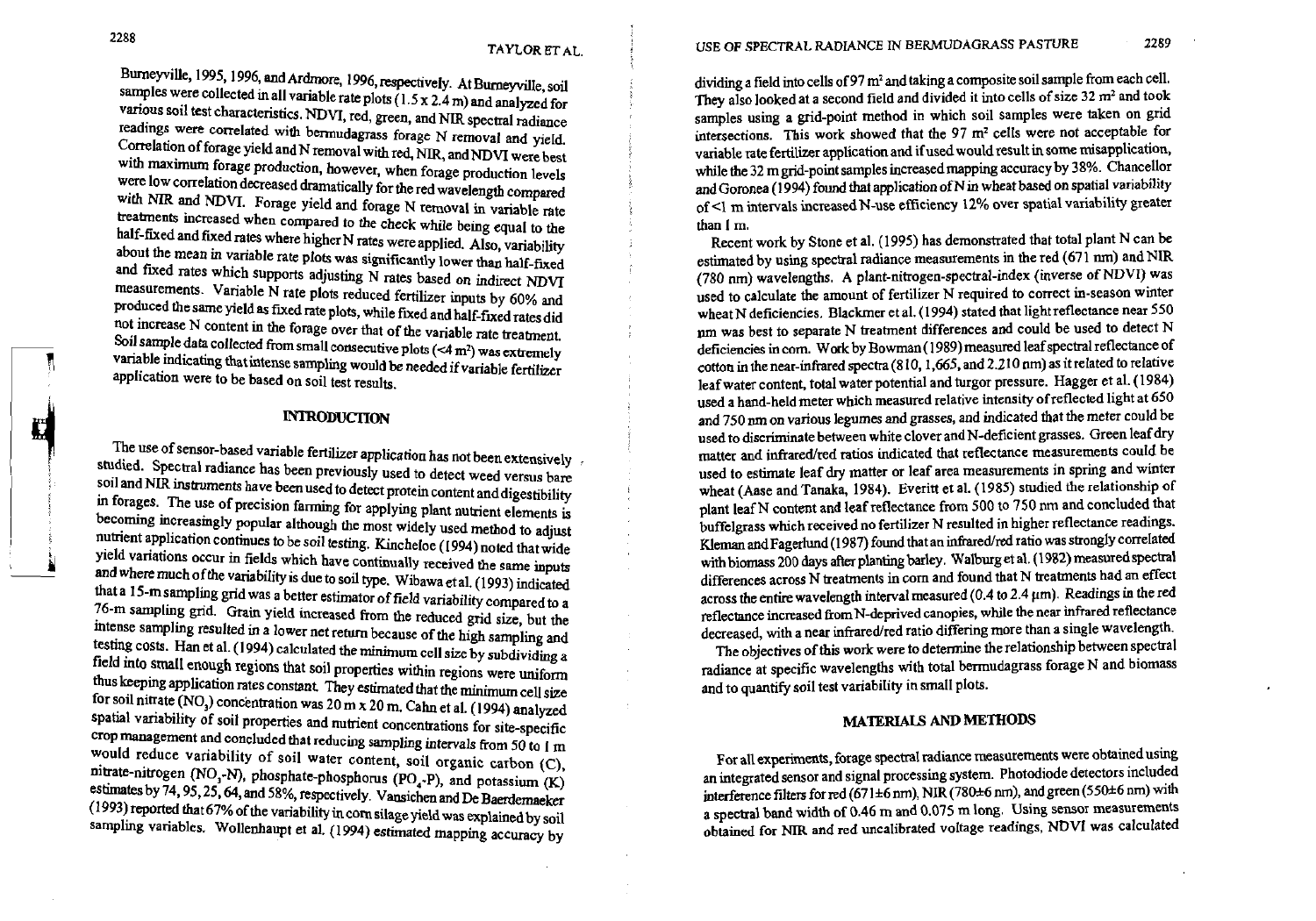| IADLEI.<br>$\ldots$ initial surface (0-15 cm) soil test characteristics and soil classification, Ardmore |  |
|----------------------------------------------------------------------------------------------------------|--|
| and Burneyville, OK, 1995 and 1996.                                                                      |  |
|                                                                                                          |  |

| Location               | ъH  | Total N<br>$\cdots$ $\cdots$ $\cdots$ $\cdots$ $\cdots$                                                        | Org. C | NH <sub>2</sub> N | NO - N<br>--------------------- mg kg <sup>-1</sup> ----------------- | $\mathbf{P}$ | ĸ   |
|------------------------|-----|----------------------------------------------------------------------------------------------------------------|--------|-------------------|-----------------------------------------------------------------------|--------------|-----|
| 1995.                  |     | Burneyville 5.7 0.8 9.5<br>Classification: Minco fine sandy loam (coarse-silty, mixed thermic Udic Haplustoll) |        | 7.8               | 2.2                                                                   | 23           | 184 |
| <u>1996</u><br>Ardmore | 5.4 | $0.6$ $9.6$<br>Classification: Wilson silt losm (fine, montmorillonitic, thermic Vertic Ochraqualfs)           |        |                   | $15.8$ 1.8                                                            |              | 141 |
| <b>Burneyville</b>     |     | $5.4$ 0.8 9.1 8.7<br>Classification: Minco fine sandy loam (coarse-silty, mixed thermic Udic Haplustoll)       |        |                   | 1.2                                                                   | 30           | 149 |

pH-1:1 soil:water, total N and organic C-dry combustion, NH<sub>4</sub>-N and NO<sub>3</sub>-N-2M KCl extract, P and K-Mehlich III extraction.

based on work by Stone et al. (1996), Perry and Lautenschlager (1984), and Sancan et al. (1993). Spectral radiance readings were obtained at the start of the experiment and before each subsequent forage harvest. The sensor components were mounted on the front of a John Deere Model 318 lawn and garden tractor traveling at a speed of 3 km hr<sup>1</sup>. Approximately 10 readings were taken per second, with a range of 75-100 readings from each 2.4 x 1.5 m plot. Red, NIR, and green were determined from each plot by averaging the collected readings. All sensor readings were taken in the same direction (south) for all experiments. Variable N rates were applied based on a linear NDVI-N rate scale in which readings with the highest NDVI value (highest total forage N) received the lowest fertilizer N rate, and the lowest NDVI value (lowest total forage N) receiving the highest fertilizer N rate, dependent on the location and year. All variable N rates were broadcast by hand as ammonium nitrate (NH<sub>,</sub>NO,) to each subplot.

All forage samples (prior to and after fertilization) were collected using a selfpropelled John Deere  $256$  rotary mower at a height of  $0.09$  m. Plot weights were recorded and sub-sampled for moisture and chemical analysis. Sub-samples were dried for 120 hr in a forced-air oven at 70°C and ground to pass a 100-mesh screen. Bermudagrass forage and soil samples were analyzed for total N and organic carbons (C) (soil only), by dry combustion, (Schepers et al., 1989), and total P (only prefertilization at Burneyville 1995) using the vanadomolybdate method without the use of sulfuric acid (H,SO) in the digest (Barton, 1942; Bolin and Stamberg, 1944). Soil samples were additionally analyzed for pH (1:1 soil:water), ammoniumnitrogen (NH -N) and NO -N [2M potassium chloride (KCl) extractant, LACHAT, 1989], and extractable K and P [Mehlich III extractant (Mehlich, 1984)].

#### Burnevville 1995

One field experiment was established in the summer of 1995 on a Minco fine sandy loam at Burneyville, OK. Initial soil test characteristics are reported in Table 1. Whole plot treatments (2.4 x 45.7 m) consisted of check (no-N), fixed (242 kg N ha<sup>-1</sup>) and a variable rate (N rate dependent on NDVI readings) applied to 30 subplots (2.4 x 1.5 m) within whole plots. The experimental design was a split-plot randomized complete block with three replications. A proportion of the third replication was infested with crabgrass and was not included in the forage yield results. Fertilizer treatments were applied after sensor readings were taken and forage was removed, with the variable rate application ranging from 0 to 224 kg N ha<sup>-1</sup> (agronomic rate determined based on yield goal for the region). A blanket application of P as triple superphosphate (0-45-0) and K as potassium chloride (KCI) was applied (at the time of N fertilization) at rates of 48.9 kg ha<sup>1</sup> of P and 186 kg ha<sup>1</sup> of K, respectively. Surface soil samples (0-15 cm) were taken from all subplots within variable rate plots prior to fertilization to evaluate soil heterogeneity.

#### Ardmore and Burneyville 1996

Two added field experiments were established at Ardmore and Burneyville to determine the use of spectral radiance reading for estimating N deficiencies in bermudagrass pastures. The Burneyville 1996 site was 200 m away from the Burneyville 1995 experiment. Soil test values and classification are reported in Table 1. The experimental design was a split-plot randomized design with two replications. Whole plot treatments (3.1 x 45.7 m) consisted of a check (0 kg N ha<sup>-1</sup>), fixed (600 and 300 kg N ha<sup>-1</sup>) Ardmore and Burneyville, respectively), half-fixed (half the fixed rate at each site, respectively) and variable rate (N rate dependent on NDVI readings). Whole plots were subdivided into 30 subplots (3.1 x 1.5 m). Fertilizer treatments were applied after sensor readings were taken, when the bermudagrass was approximately 0.1 m tall, with the variable N rate ranging from 0 to 600 kg N ha ' and 0 to 300 kg N ha<sup>1</sup> at Ardmore and Burneyville, respectively. The top fixed rate (600 and 300 kg N ha<sup>-1</sup> at Ardmore and Burneyville) was chosen based on yield maximums observed over time in companion studies at the same sites (data not reported). A blanket application of P and K was applied as was done in 1995, but in early April at these two sites. Spectral radiance readings were taken prior to fertilization and before each subsequent harvest following fertilization for all treatments.

## RESULTS AND DISCUSSION

### Prefertilization Forage Yield

Prior to any fertilization, a contour map of NDVI readings was developed from mean values generated from every plot (2.4 x 1.5 m) from the entire experimental

mathematic extension of the con-

2291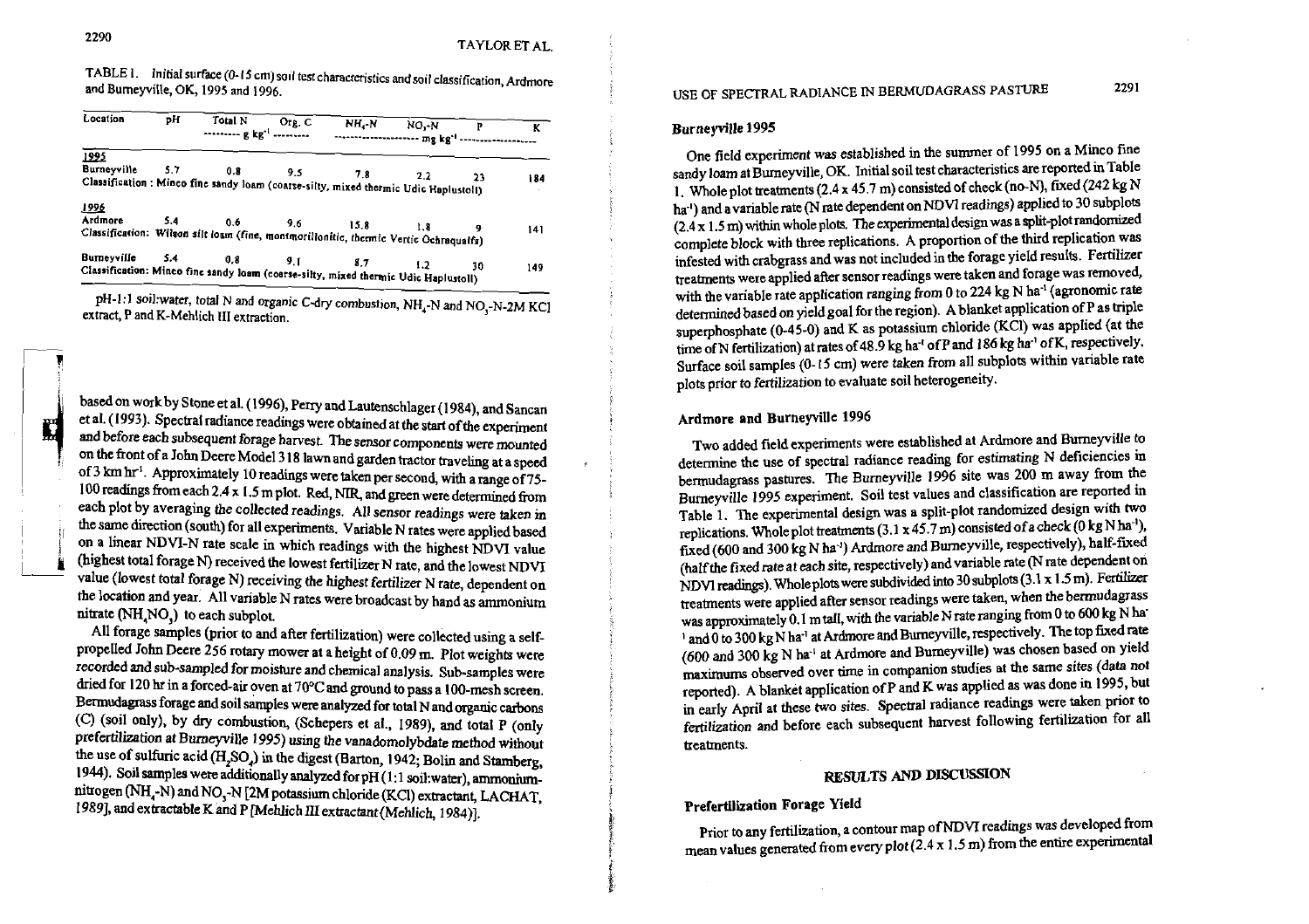TABLE 2. Simple correlation coefficients and significance levels for forage production, total N, N removal, NDVI, red, NIR, and green spectral radiance readings, Ardmore and Burneyville, OK, 1995 and 1996.

|                                     | Forage Yield | Total N      | N Removal           |
|-------------------------------------|--------------|--------------|---------------------|
|                                     | kg ha '      | g kg '       | kg ha               |
| 1995                                |              | R.           |                     |
| Bumeyville Prefertilization (n=53)  |              |              |                     |
| Red                                 | $-0.74$ **   | 0.09         |                     |
| <b>NIR</b>                          | $0.55**$     | 0.14         | $-0.73$             |
| NDVI                                | $0.60**$     | 0.09         | 0.63<br>0.66 **     |
| 1996                                |              |              |                     |
| Ardmore Prefertilization (n=60)     |              |              |                     |
| Red                                 | $-0.57$      | $-0.16$      |                     |
| Green                               | $-0.47$      | $-0.25$      | $-0.61$ **          |
| <b>NIR</b>                          | 0.12         | $-0.16$      | $-0.51$ **          |
| <b>NDVI</b>                         | $0.51$ **    | 0.11         | 0.11<br>$0.54**$    |
| Post Fertilization                  |              |              |                     |
| Ardmore First Harvest (n=240)       |              |              |                     |
| Red                                 | $-0.12$      | 0.16         |                     |
| Green                               | $0.35**$     | $0.13 +$     | $-0.01$             |
| NIR                                 | $0.50**$     | 0.10         | $0.39**$            |
| NDVI                                | $0.59**$     | 0.11         | $0.50**$<br>0.46 ** |
| Ardmore Second Harvest (n=240)      |              |              |                     |
| Red                                 | $-0.48$ **   | $-0.78$      |                     |
| Green                               | $0.64**$     | $-0.13$ $+$  | $-0.62$ **          |
| NIR                                 | $0.88**$     | $0.32**$     | 0.49                |
| <b>NDVI</b>                         | 0.76 **      | 0.71         | $0.83**$<br>0.83    |
| Burneyville Prefertilization (n=60) |              |              |                     |
| Red                                 | $-0.75$ **   | 0.08         |                     |
| Green                               | $-0.67$      |              | $-0.55$             |
| NIR                                 | $-0.03$      | 0.20         | -0.42 **            |
| <b>NDVI</b>                         | $0.72**$     | 0.10<br>0.02 | 0.02<br>$0.56**$    |
| Post Fertilization                  |              |              |                     |
| Burneyville First Harvest (n=240)   |              |              |                     |
| Red                                 | $-0.58$      | $-0.44$ **   |                     |
| Green                               | $-0.06$      |              | $-0.60$             |
| NIR.                                | $0.50**$     | $-0.02$      | -0.06               |
| NDVI                                | 0.74         | $0.55++$     | 0.58                |
|                                     |              | $0.68**$     | 0.80                |
| Burneyville Second Harvest (n=240)  |              |              |                     |
| Red                                 | 0.02         | 0.18         |                     |
| Green                               | $0.43**$     | 0.50 **      | 0.06                |
| NIR                                 | 0.57         | $0.57**$     | 0.49                |
| NDVI                                | 0.62         | $0.50**$     | $0.64**$            |
|                                     |              |              | $0.63**$            |

\*\*, \*Significant at the 0.01 and 0.05 probability levels, respectively.



USE OF SPECTRAL RADIANCE IN BERMUDAGRASS PASTURE

FIGURE 1. Variability in bermudagrass forage yield, N removal, and the inverse of NDVI, and weighed average trendlines, replication 2, Burneyville, OK, 1995.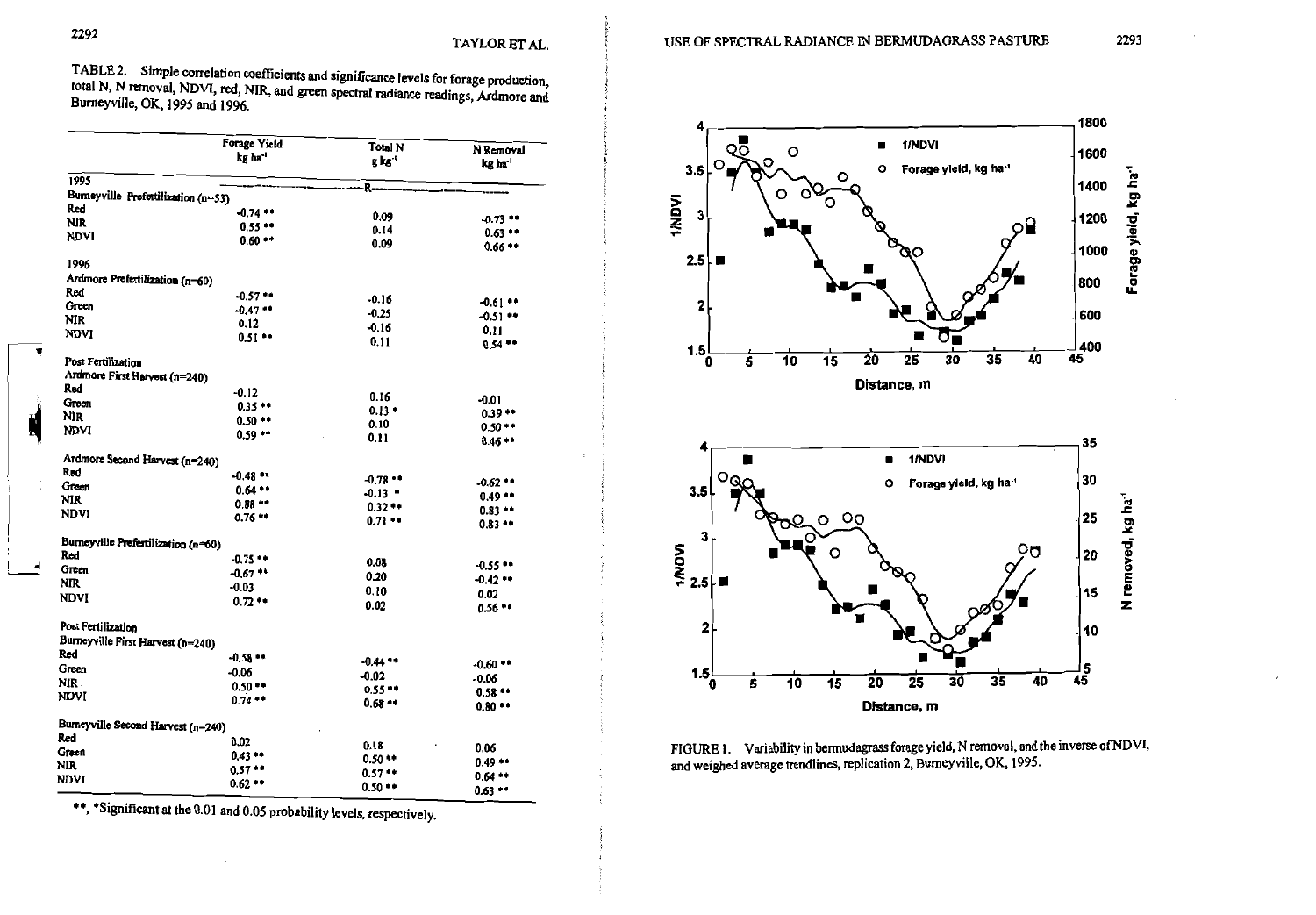**i** 

I

TABLE 3. Post fertilization treatment means, total N and N removal by harvest, Ardmore and Bumeyville, OK, 1996.

|                       |                        | Harvest #1                           |                                  | Harvest #2              |                                      |                      |  |
|-----------------------|------------------------|--------------------------------------|----------------------------------|-------------------------|--------------------------------------|----------------------|--|
|                       | Forage Yield<br>kg ha' | <b>Total N</b><br>g kg <sup>.1</sup> | N Removal<br>kg ha <sup>-1</sup> | Forage Yield<br>kg ha'' | <b>Total N</b><br>g kg <sup>-)</sup> | N Removal<br>kg ha'' |  |
| Ardmore 1996          |                        |                                      |                                  |                         |                                      |                      |  |
| Check                 | 443                    | 2.97                                 | 13.2                             | 641                     | 1.73                                 | 11.1                 |  |
| Variable              | 1233                   | 2.94                                 | 36.3                             | 1412                    | 2.78                                 | 39.1                 |  |
| <b>X</b> Fixed        | 1521                   | 2.89                                 | 43.7                             | 1779                    | 2.71                                 | 47.3                 |  |
| Fixed                 | 1437                   | 3.66                                 | 52.4                             | 1638                    | 2.90                                 | 46.6                 |  |
| SED                   | 406                    | 0.73                                 | 14.3                             | 378                     | 0.28                                 | 9.4                  |  |
| Burneyville, 1996     |                        |                                      |                                  |                         |                                      |                      |  |
| <b>Check</b>          | 1522                   | 1.48                                 | 22.5                             | 1013                    | 1.64                                 | 16.7                 |  |
| Variable              | 2122                   | 2.44                                 | 51.3                             | 1749                    | 2.73                                 | 47.6                 |  |
| <b><i>y</i></b> Fixed | 1735                   | 2.32                                 | 40.5                             | 1321                    | 2.48                                 | 32.8                 |  |
| Fixed                 | 2438                   | 2.49                                 | 61.4                             | 1527                    | 2.90                                 | 44.7                 |  |
| SED                   | 504                    | 0.21                                 | 11.7                             | 325                     | 0.38                                 | 8.7                  |  |

L SED-standard error of the difference between **two** equally replicated means.

area to determine the variable fertilizer rates. Simple correlation coefficients for forage yield, total N, N removal, NDVI, red, green, and NIR combinations are reported in Table 2. Red green andNDV1 readings were significantly conelated with forage yield and N removal, while the NIR spectral radiance readings were not correlated at either location in the 1996 sampling year. The lack of correlation could have been due to the low N availability (low total N content in the forage), also illustrated by the lack of correlation of total N with any of the spectral radiance readings. Results from forage harvest and NDVl data collected from consecutive wi<br>
co<br>
co<br>
ha<br>
ill<br>
rea<br>
(2.<br>
ran  $(2.4 \times 1.5 \text{ m})$  plots is reported in Figure 1. It is important to note that forage yields ranged from 400 to 1,800 kg ha<sup>-1</sup> over a 40-m distance. Similarly, N removal ranged from 5 to 35 kg ha", roughly a seven-fold difference. This large variability was not expected, however, it was important to find that NDVI readings paralleled the severe variations in yield and N removal for all prefertilization readings in both years and locations.

#### Post Fertilization Forage Yield

Prior to each harvest, spectral radiance readings were taken for the entire experimental area. Simple correlation coefficients by harvest and location are reported in Table 2. Forage yield and N removal were correlated with NDVI at all locations. The second harvest at Ardmore 1996 and the first harvest at Burneyville 1996 had the highest forage yields. For these harvests, red, NIR, and NDVI spectral radiance readings had the highest correlation with forage yield, total N, and N





FIGURE 2. Correlation of total N removal versus NDVI spectral radiance readings, Ardmore and Bumeyville, **OK,** 1996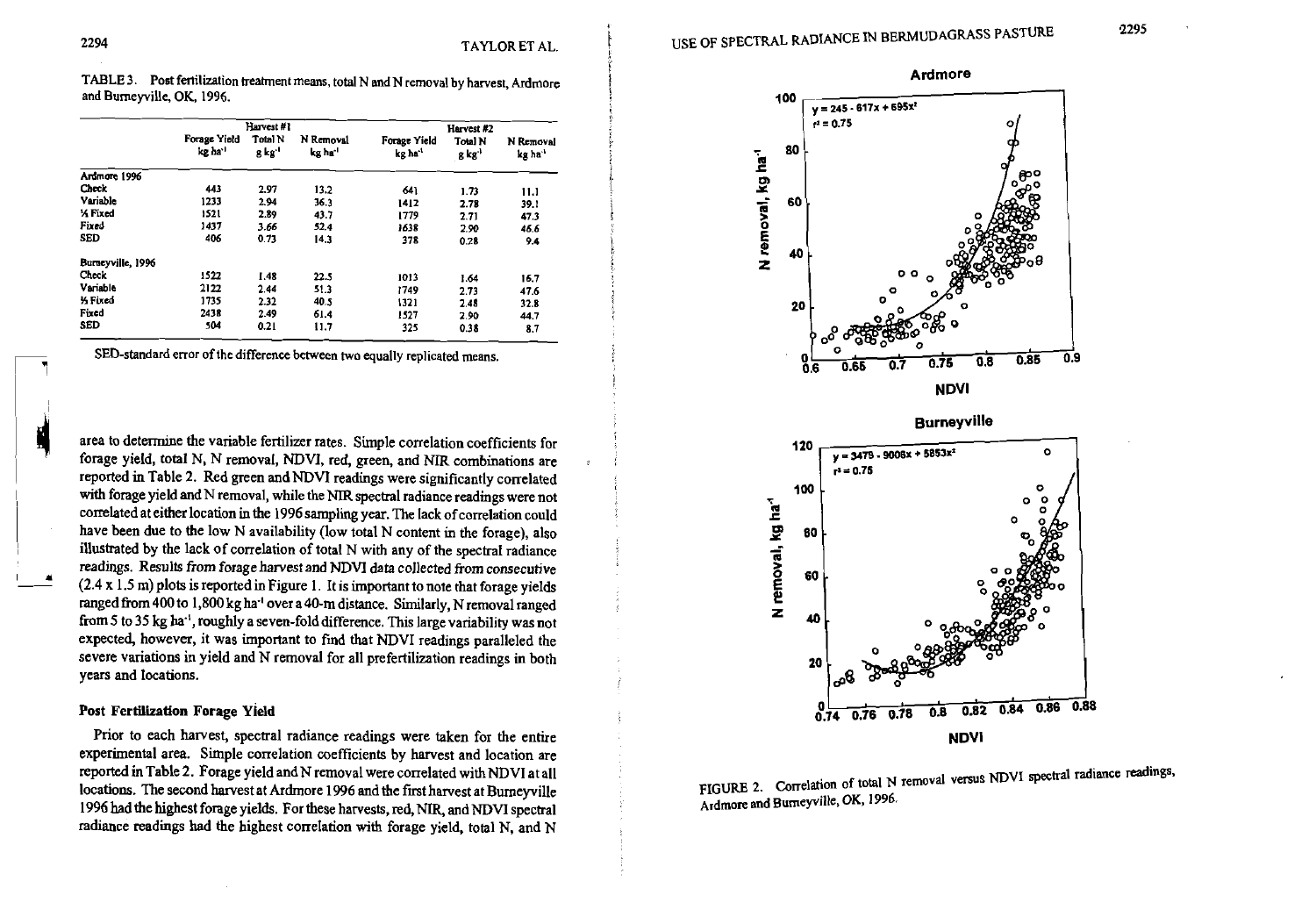r,

TABLE 4. Analysis of variance and single-degree-of-freedom-contrasts for forage yield, total N, and N removal for the first harvest after fertilization, Burneyville, OK, 1995.

| ď | Forage Yield<br>kg he '                                               | Total Forage N<br>g kg <sup>-t</sup>                                                 | N Removal<br>kg ha <sup>-1</sup>                                        |
|---|-----------------------------------------------------------------------|--------------------------------------------------------------------------------------|-------------------------------------------------------------------------|
|   |                                                                       |                                                                                      |                                                                         |
|   |                                                                       |                                                                                      |                                                                         |
|   | 425725                                                                | $6.62*$                                                                              | 755.4<br>1534.0                                                         |
|   |                                                                       |                                                                                      |                                                                         |
|   |                                                                       |                                                                                      | 3201.2 -                                                                |
|   |                                                                       | 0.33                                                                                 | 1123.0                                                                  |
|   |                                                                       | 0.35                                                                                 | 465.8                                                                   |
|   |                                                                       |                                                                                      |                                                                         |
|   |                                                                       |                                                                                      | 69.4                                                                    |
|   | 96904                                                                 |                                                                                      | 43.3                                                                    |
|   | 254                                                                   |                                                                                      | 73.7                                                                    |
|   |                                                                       |                                                                                      | 7.0                                                                     |
|   |                                                                       |                                                                                      | 31                                                                      |
|   |                                                                       |                                                                                      |                                                                         |
| 0 |                                                                       |                                                                                      |                                                                         |
|   |                                                                       | 2.27                                                                                 | 22.5                                                                    |
|   |                                                                       | 2.80                                                                                 | 26.4                                                                    |
|   |                                                                       | 2.95                                                                                 | 32.8                                                                    |
|   | 2<br>2<br>26<br>52<br>78<br>N rate, kg ha <sup>-1</sup><br>126<br>224 | 1102499<br>220537<br>792263<br>784408<br>112553<br>51114<br>30<br>994<br>949<br>1121 | Mean Squares<br>0.04<br>$17.01 -$<br>0.93<br>0,11<br>0.07<br>0.22<br>11 |

SED-standard error of the difference between two equally replicated means. CV-coefficient of variation, %, CK-check, VR-variable rate, FX-fixed.

removal. Green spectral radiance readings were better correlated with forage yield when yield levels were lower [first post fertilization harvest at Ardmore and second harvest at Burneyville (Tables 2 and 3)]. Alternatively total N concentration was consistently correlated with spectral radiance measurements when yield production levels were high (Ardmore 1996, second post fertilization harvest, and Burneyville 1996, first post fertilization harvest) (Tables 2 and 3). The relationship between NDVI and total N removal at Ardmore (second post fertilization harvest) and Burneyville (first post fertilization harvest) in 1996 is reported in Figure 2. The quadratic equation at both locations significantly improved correlation over linear. This highly significant curvilinear relationship between NDVI and total N removal in bermudagrass was consistent with similar work in winter wheat (Stone et al., 1996).

Analysis of variance for forage yield, total N, and N removal is reported in Tables 4 and 5. The main effect of treatment for bermudagrass forage yield was not significant at the Burneyville 1995 and 1996 sites. Failure to observe a significant increase in yield in 1995 was due to initially low soil test P which was not corrected until after the first harvest. Forage yield and N removal were significantly affected by treatment at Ardmore (Table 5). The single-degree-of-freedom contrast for check versus variable rate and fixed rate treatments was significant for total N and N removal (Table 4) at Burneyville 1995. The 1996 sites showed significant

Analysis of variance and single-degree-of-freedom-contrasts for total forage yield, total N, and total N removal following TABLE 5.

|                                    |                             |                     | Ardmore           |                      |                                                 | -Buneyvill                      |                     |
|------------------------------------|-----------------------------|---------------------|-------------------|----------------------|-------------------------------------------------|---------------------------------|---------------------|
|                                    |                             | <b>Forage yield</b> | Total N           | N removal            | <b>Forage yield</b>                             | Total N                         | Nemoval             |
| <b>Source</b>                      | খ                           | kg ha''             | g kg              | kg ha <sup>ri</sup>  | kg ha <sup>-i</sup>                             | $g kg^{-1}$                     | kg ha' <sup>i</sup> |
|                                    |                             |                     |                   | -Mean Squares        |                                                 |                                 |                     |
|                                    |                             | 3498328             | $\vec{S}$         | 4343                 | 1080200                                         |                                 | 780                 |
| <b>Rep</b><br>TH<br>Contrast       |                             | 59850223            | 11.73             | 66846                | <b>PLE666LZ</b>                                 | 0.34<br>0.41                    | 23002               |
|                                    |                             |                     |                   |                      |                                                 |                                 |                     |
|                                    |                             | 66243419            | 27.24             | 83321                | 53995684                                        |                                 | 24996               |
| CK 13 VR, 14 FX, FX<br>VR 13 14 FX |                             | 12889391            | 0.17              |                      | 1952145                                         |                                 | 17791               |
| <b>VR</b> <sub>vsFX</sub>          |                             | 5545684             |                   |                      | 262246                                          |                                 |                     |
| Erry (a)                           |                             | 3181050             | <b>353</b><br>353 | <b>924</b><br>924    | 8501032                                         |                                 |                     |
| Sub-plot                           |                             | 1095582             |                   |                      | 162871                                          |                                 |                     |
| Trt°Sub-plot                       | 852                         | 364644              |                   |                      | 197344                                          |                                 |                     |
|                                    |                             | 441341              |                   | ន្តដូន្ត             | 199983                                          | ត្តម្តងខ្លួន<br>ក្នុងមន្តន្តន្ត | <b>Extragal</b>     |
| erre (b)<br>SED                    |                             | ङ्क                 | 340               | $\tilde{\mathbf{z}}$ | E                                               |                                 |                     |
| <b>In Means</b>                    | N rate, kg ba <sup>-1</sup> |                     |                   |                      | N rate, kg ha <sup>-1</sup>                     |                                 |                     |
| Check                              | 0                           |                     |                   |                      |                                                 |                                 |                     |
| Variable-rate                      | 268                         | <b>935</b><br>285   | 2.35<br>2.35      | <b>2222</b>          | 253<br>367<br>3056<br>$\overline{\overline{a}}$ | <b>ងងួ</b> ង្គូ<br>= ងងួង       | ននគន្ធ              |
| <b>K Fixed</b>                     | 336<br>672                  |                     |                   |                      | 168                                             |                                 |                     |
| Fixed                              |                             | 3075                | 3.25              |                      | 3965                                            |                                 |                     |

\*Significant at the 0.01 and 0.05 probability levels, respectively,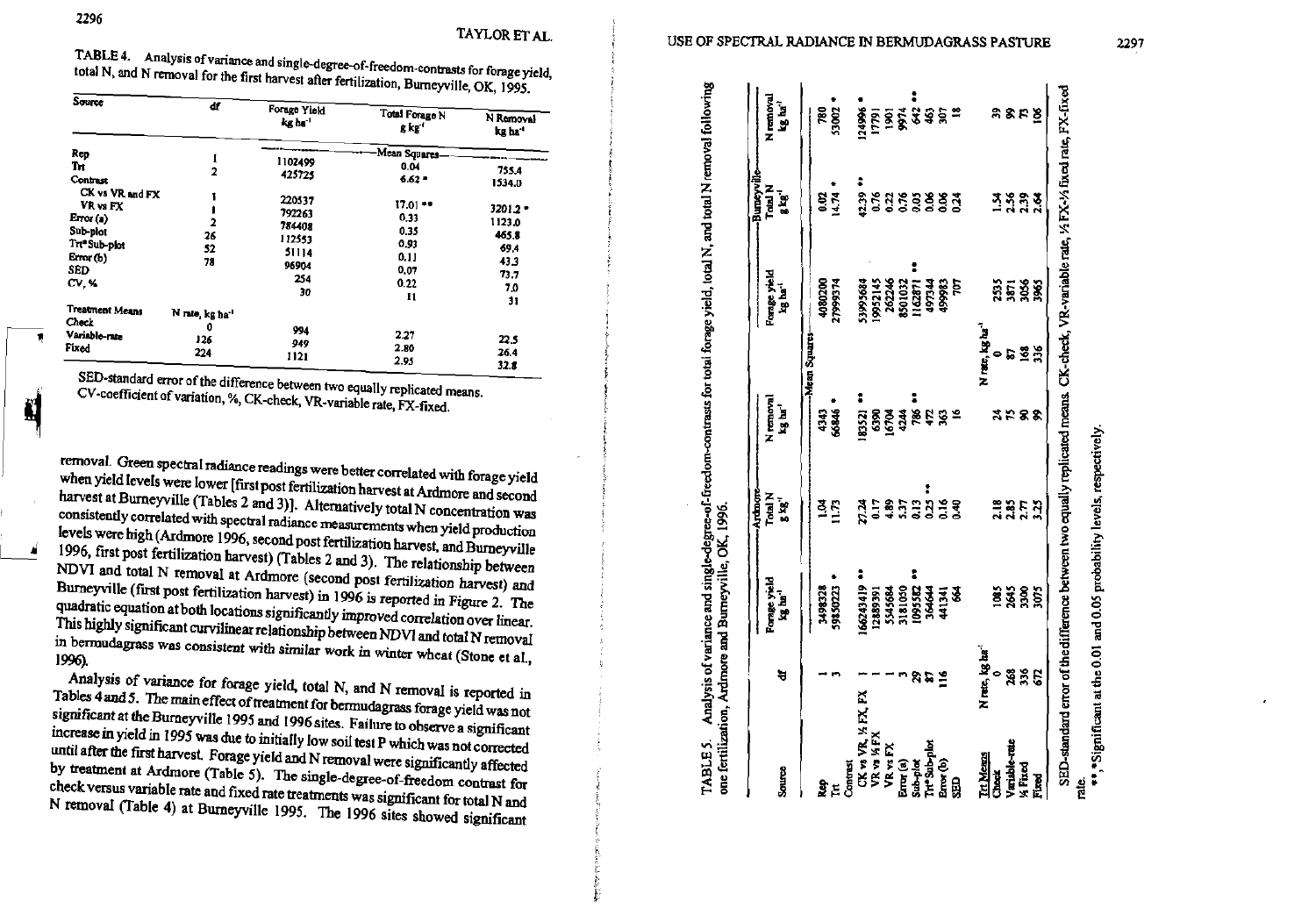TAYLOR ET AL.



TABLE 6. Range, mean, and standard deviation of soil test parameters collected every 1.5 x 2.44 m, Burneyville, OK, 1995.

|           | DН  | Total N | Org. C<br>$--- g kg-1$ | Total P | NH -N | NO.-N<br>------------------------ mg kg <sup>-1</sup> ------- |      | ĸ   |
|-----------|-----|---------|------------------------|---------|-------|---------------------------------------------------------------|------|-----|
| Min       | 5.1 | 0.4     | 5.4                    | 138.8   | 4.6   | 1.2                                                           | 5.7  | 144 |
| Max       | 6.2 | 1.3     | 17.3                   | 336.5   | 14.7  | 90                                                            | 60.4 | 273 |
| Mean      | 5.7 | 0.8     | 9.5                    | 223.1   | 7.8   | 2.2                                                           | 22.7 | 184 |
| Std. Dev. | 0.2 | 0.1     | 2.2                    | 38.8    | 1.9   | 1.0                                                           | 12.0 | 25  |

pH-1:1soil water, total N and organic C-dry combustion, NH<sub>-</sub>N and NO<sub>-</sub>N-2M KCl extract, K and P-Mehlich III extraction, total P vanadomolybdate method. Std. Dev.-standard deviation from the mean.

differences for the check versus variable-, half-, and fixed-rate treatment for total forage yield at Ardmore and total N at Burneyville 1996 (Table 5). Total N removal in the forage was significantly different for the above eontrast at both locations for 1996. However, no differences were detected between variable rate and half-fixed rate (VR versus half-FX) or fixed rate (VR versus FX) treatments for any of the variables measured (Table 5). At the Burneyville 1996 experiment, forage N-use efficiency was greater for the variable rate compared to the half-fixed and fixed rate treatments. Percent fertilizer recovery (N uptake treated minus N uptake check/N rate) over the check was 71% for the variable rate and 20 and 19 for the half-fixed and fixed rate, respectively. Addition of fertilizer at Ardmore increased total forage yield and total N removal compared to the check plot, with no difference detected between the variable, half-fixed, and fixed rate treatments.

Variability in the measurement of bermudagrass forage yield and N removal over 45.7 m from harvest data collected from consecutive 1.53 m intervals is illustrated in Figure 3 for Replication 1 of Ardmore and Replication 2 of Burneyville 1996. Also, reported in each figure are the treatment means over the 45.7 m (30 subplots) and the associated standard deviations. The application of variable fertilizer N had a decreased standard deviation compared to the half-fixed and fixed rate treatments for total forage yield at both locations (Figure 3). For both forage yield and forage N removal, coefficients of variation were smaller for the variable rate compared to half-fixed and fixed rate treatments (excluding forage N removal, Ardmore, Figure 3).

#### **Soil Variability**

Soil samples were taken in the variable N rate plots in 1.53 m intervals over the entire plot to quantify the actual soil variability within a 45.7 m transect. Simple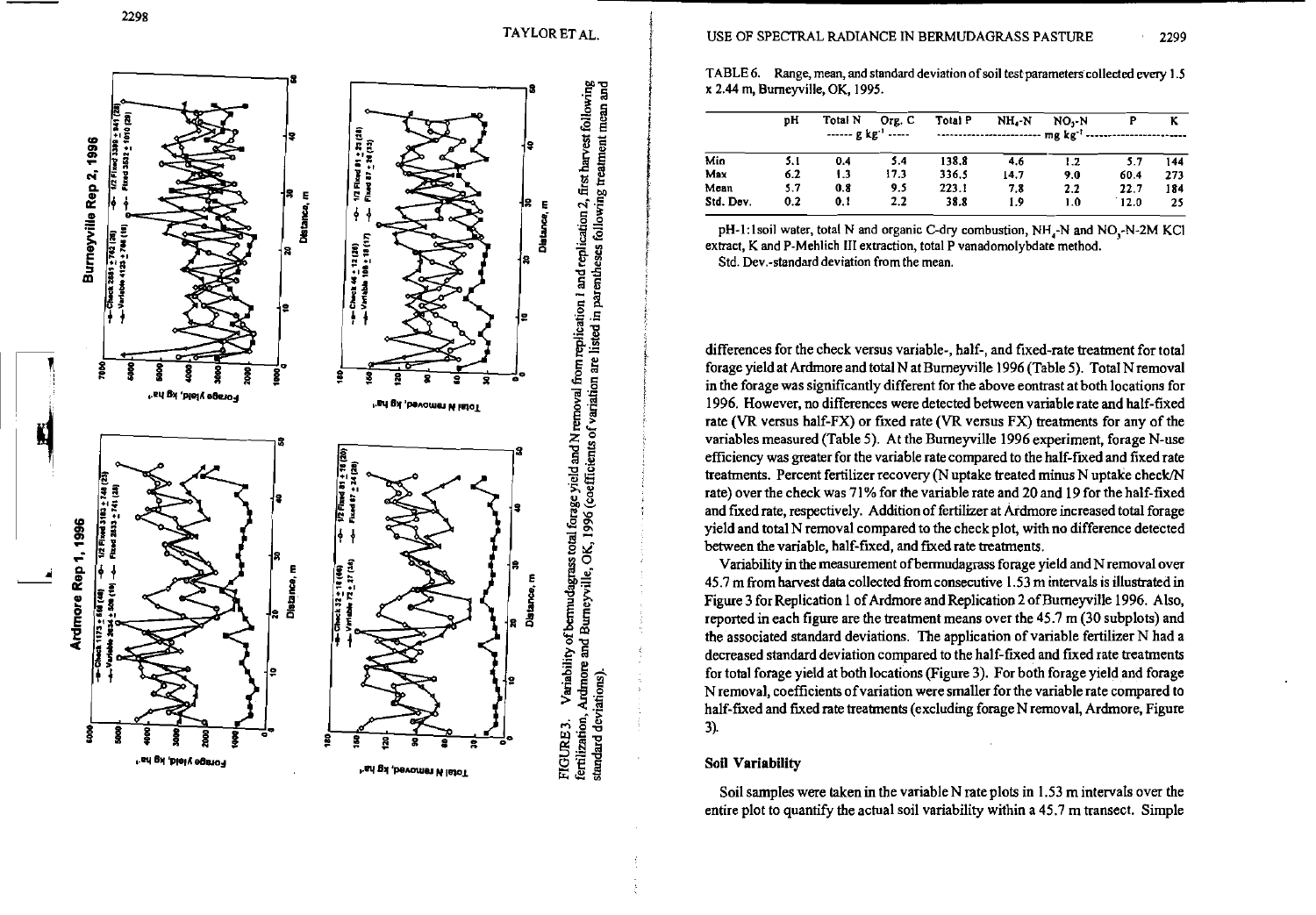statistics for each soil test are reported in Table 6. None of the soil test variables collected were correlated with total production, total N or N removal. Variability in soil test results are reported in Table 6 from samples (16 cores plot<sup>1</sup>) collected from each 1.5 x 2.44 m subplot (n=90). Soil pH ranged from 5.1 to 6.2 within this 1,350 m<sup>2</sup>. Soil organic C had three-fold difference within the sampled area. This would represent a range in organic matter of between 1.3 to 3.4%. Similar large differences in other soil test parameters were found, especially for P. The agronomlc significance of this soil variability is that it would be economically impossible to collect samples on such a fme scale and treat each area independently. This is the principle reason why indirect sensor measurements are needed to detect and subsequently treat micro-soil variability.

#### **CONCLUSIONS**

Spectral radiance readings were significantly correlated with forage yield, and  $N$ removal for all harvests and locations, indicating that sensor based variable rate technology could be used in bermudagrass forage production systems. There was a significant N treatment response to applied fertilizer for total N and total N removal for most locations. Application of N fertilizer increased total forage yield over the check at two of the three locations. Total N and total N removal was increased over the check, while the variable rate treatment was equal to the halffixed and fixed rate. In general, the variability in both forage yield and N removal of variable rate treatments was lower than that of half-fixed rate and fixed rate treatments. This supports adjusting N rates based on indirect NDVI measurements and also because signiticant yield increases were found **as** a result of applying N. Results from soil test analysis suggested that substantial field variability is present over very short distances  $\ll$ =1.53 m). The intense sampling required to account for soil<br>variability in an entire field on this small of a scale and the costs associated with variability in an entire field on this small of a scale and the costs associated with such sampling would further indicate the beneficial use of sensor-based-variable-rate-technology to adjust for nutrient element needs. **I1** - rate-technology to adjust for nutrient element needs.

#### **REFERENCES**

- Aase, J.K. and D.L. Tanaka. 1984. Effects of tillage practices on soil and wheat spectral reflectances. Agron. J.76:814-818.
- Barton, C.J. 1942. Photometric analyses of phosphate rock. Anal. Chem. 20:1068-1074.
- Blackmer, T.M., J.S. Schepers, and G.E. Varvel. 1994. Light reflectance compared with other nitrogen stress measurement in com leaves. Agron J. 86:934-938.
- Bolin, D.W. and O.E. Stamberg. 1944. Rapid digestion method for the determination of phosphorus. Ind. Eng. **Chm.** Anal. Ed. I6:345-346.
- Bowman, W.D. 1989. The relationship between leaf water status, gas exchange, and spectral reflectance in cotton leaves. Remote Sens. Environ. 30:249-255.
- Cahn,M.D., J.W. Hummel, and B.H. Brouer. 1994. Spatial analysis of soil fertility for site specific crop management. Soil Sci. Soc. Am. J. 58:1240-1248.
- Chancellor, W.J. and M.A. Goronea. 1993. Effects of spatial variability of nitrogen, moisture, and weeds on the advantages of site-specific application on wheat. Trans. ASAE37:717-724.
- Everitt, J.H., A.J. Richardson, and H.W. Gausman. 1985. Leaf reflectance-nitrogenchlorophyll relations in buffelgrass. Photogram. Engin. Remote Sens. 51:463-466.
- Haggar, R.J., C.J. Stent, and J. Rose. 1984. Measuring spectral diffcrences in vegetation canopies by a rcflectance ratio meter. Weed Res. 2459-65.
- Han, S., J.W. Hummel, C.E. Goering, and M.D. Cahn. 1994. Cell size selection for site-specific crop management. Trans. ASAE 37: 19-26.
- Kincheloe, S. 1994. Tools to aid management: The use of site specific management. J. Soil Water Conser. 49:43-45.
- Kleman, J. and E. Fagerlund. 1987. Influence of different nitrogen and irrigation treatments on the spectral reflectance of barley. Remote Sens. Environ. 21 : 1-1 4.
- LACHAT Instruments. 1989. Quickchem Method 12-107-04-1-B. LACHAT Instruments, Milwaukee, **Wl.**
- Mehlich, A. 1984. Mehlich3 soil tea extractant: A modification of Mehlich **2** extractant. Commun. Soil Sci. Plant Anal. 15:1409-1416.
- Perry, Jr., C.R. and L.F. Lautenschlager. 1984. Functional equivalence of spectral vegelation indices. Remote Sens. Environ. 14: 169-182.
- Sanean, I., D. Stow, J. Franklin, and A. Hope. 1993. Assessing the relationship between spectral vegetation indices **and** shrub covet in the Jornada Basin, New Mexico. Int. I. RemoteSens. 14:3395-3416.
- Schepers, J.S., D.D. Francis, and M.T. Tompson. 1989. Simultaneous determination of total C, total N and 15N on soil and plant material. Commun. Soil Sci. Plant Anal. 20:949-959.
- Stone, M.L., J.B. Solie, W.R. Raun, R.W. Whitney, S.L. Taylor, and J.D. Ringer. 1996. Use of spectral radiance for correcting in-season fertilizer nitrogen deficiencies in winter wheat. Transactions ASAE 39(5): 1623-163 1.